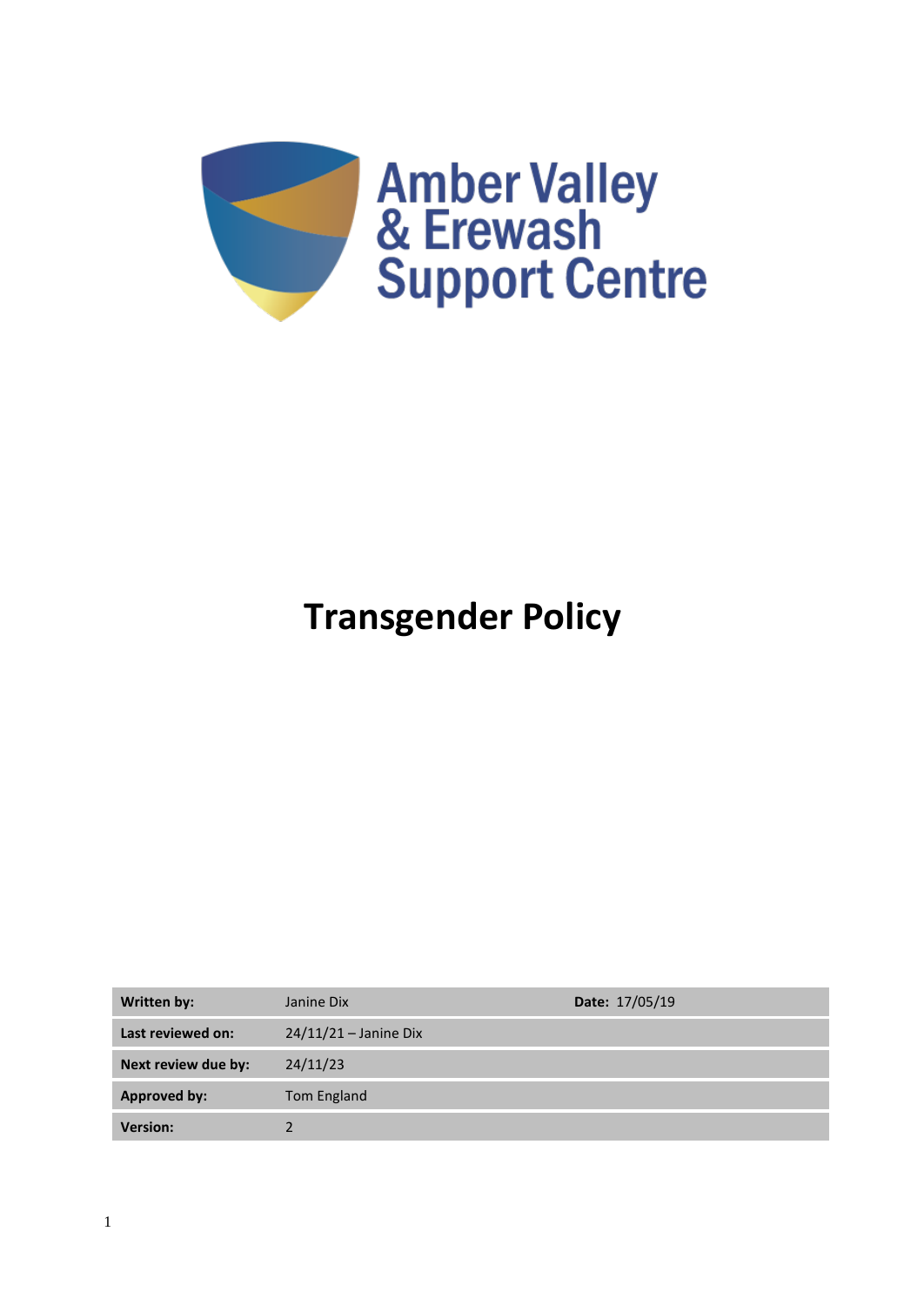# **Policy Aims**

The purpose of this policy is to explain AVESC's good practice in the field of transgender consideration in order to minimise the distress and disruption to all pupils by:

- ensuring teachers and Governors are managing with transgender matters inclusively and sensitively
- providing an inclusive environment for any transgender pupil
- ensuring all pupils are aware of and educated on matters related to transgender.

## **Transgender Identity**

'Trans' is an umbrella term describing people "whose gender is not the same as, or does not sit comfortably with, the sex they were assigned at birth".

A transgender person feels that their external appearance *(sex)* does not match up with the way they feel internally about their gender identity. A Female to Male *(F2M)* person will have the external appearance or body of a female and identify their gender as male; a Male to Female *(M2F)* person will have the external appearance or body of a male and identify their gender as female.

The word transgender is sometimes used interchangeably with the term *gender-variant* but usually has a narrower meaning and different connotations than gender variant, including non-identification with the gender assigned at birth. Children and pupils that experience or show gender variance may or may not be transsexual, as some will not retain their gender variance following puberty because gender variance can be fluid.

Gender Dysphoria (*or Gender Identity Disorder)* is a clinical condition that can present from as early as age 2 and can only be diagnosed by a medical and/or psychiatric expert. A person diagnosed with Gender Dysphoria may require treatment, e.g. hormone blockers (currently not available in the UK under the age of 16), to ameliorate the symptoms associated with being transgender. A transgender person may live their life without being or needing to be diagnosed as having gender dysphoria. It must be understood that some people with gender dysphoria may not want any treatment. Some may choose to be known by a different name or to wear different clothes. However, most or all young Transgender people (and their families) will need some expert support as they grow up and develop.

## **Legislation**

## **Data Protection**

Under the UK GDPR, gender isn't considered ['special category' data.](https://schoolleaders.thekeysupport.com/administration-and-management/record-keeping/data-protection/special-category-data-under-gdpr/?marker=content-body) However, information about someone's gender identity could reveal or concern other special category data (such as data relating to health, sex life or sexual orientation). As a result, AVESC will need to treat data about someone's transgender history with extra care and will follow the processes below:

- Personal data must be looked after properly following the eight data protection principles, which include ensuring personal data is accurate, secure and processed fairly and lawfully
- Failure to change a person's title, name and gender when requested could lead to the following offences under the Act
- Disclosure of personal information that is used, held or disclosed unfairly, or without proper security
- Failure to ensure personal information is accurate and up-to-date
- Processing of data likely to cause distress to the individual.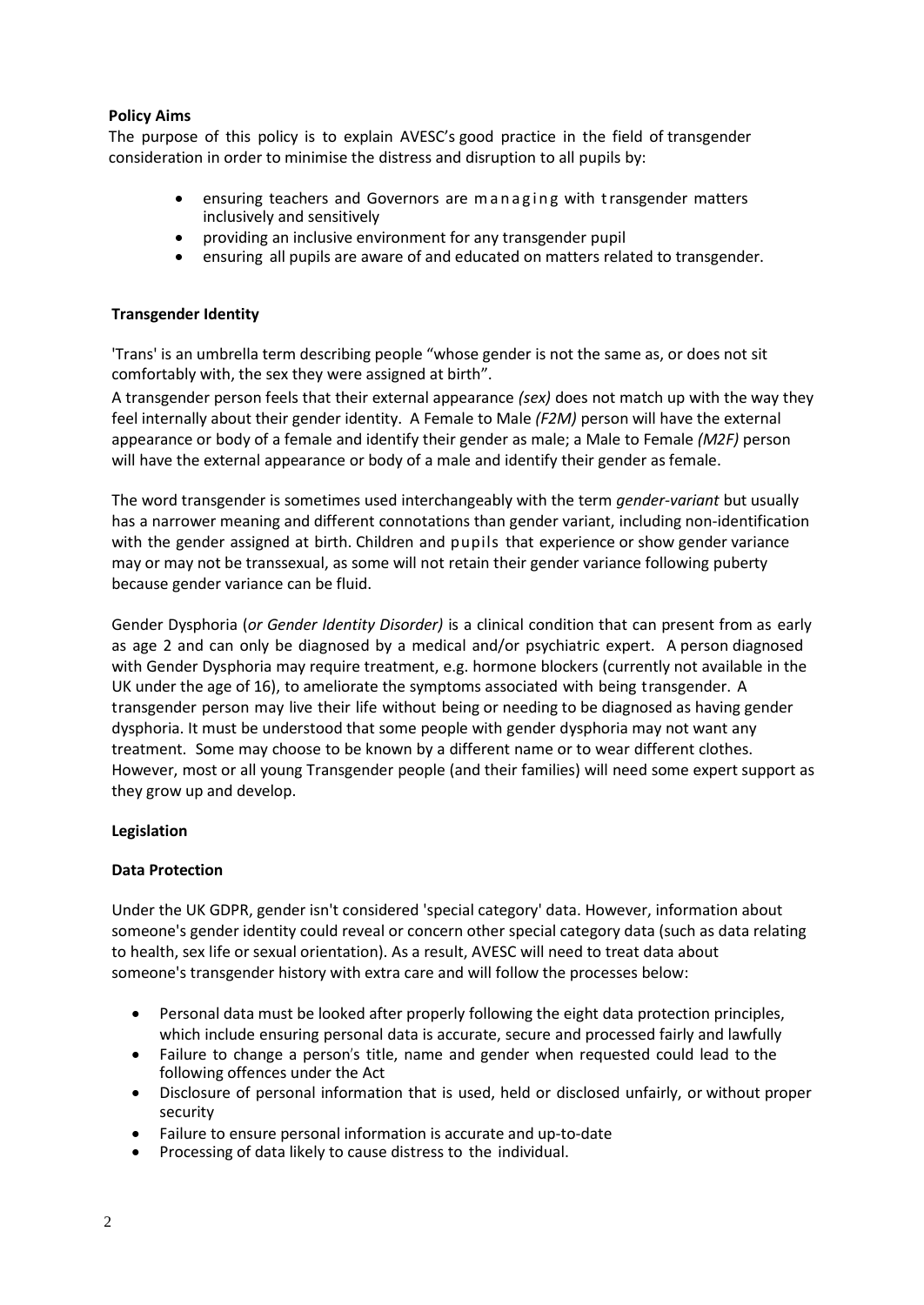## **The Human Rights Act 1998**

The following Articles from The Human Rights Act 1998 support the rights and needs of transgender people to live their lives in their true gender.

- Article 8: right to respect for private life and family life
- Article 10: freedom of expression
- Article 14: the prohibition of discrimination

## **The Gender Recognition Act 2004**

The Gender Recognition Act 2004 is mainly concerned with the process by which a person can get a Gender Recognition Certificate and correct their original birth certificate to match their true gender. This can only occur after a person reaches 18 years of age but is something that many younger people may aspire to.

## **Public Sector Equality Duty (PSED)**

You must have 'due regard' to the need to:

- Eliminate discrimination, harassment and victimisation
- Advance equality of opportunity (between those who share a certain protected characteristic and those who don't)
- Foster good relations (between those who share a certain protected characteristic and those who don't)

## **Equality Act 2010**

Gender reassignment is a 'protected characteristic'. This means you must not discriminate (directly or indirectly) against trans individuals, no matter what age they are.

In order to be covered by the Equality Act, a pupil does not need to be undertaking a medical procedure to change their sex. They can be at any stage in a full or partial process of reassigning their sex by "changing physiological or other attributes of sex" – whether proposing to undergo that process, undergoing it, or having completed it. This information is provided by the [Equalities and Human Rights](https://www.equalityhumanrights.com/en/advice-and-guidance/gender-reassignment-discrimination#what)  [Commission](https://www.equalityhumanrights.com/en/advice-and-guidance/gender-reassignment-discrimination#what).

## **Sex Discrimination (Gender Reassignment) Regulations 1999**

Individuals who intend to undergo, are undergoing, or have undergone gender reassignment are protected from discrimination in work, school and vocational training (including higher education study).

Less favourable treatment relating to absences arising from gender reassignment is unlawful if:

- the treatment is less favourable than if it had been due to sickness or injury
- the treatment is less favourable than if it had been due to some other cause and having regard to the circumstances of the case, it is reasonable not be to be treated less favourably.
- Less favourable treatment includes the arrangements relating to terms and conditions or arrangements under which employment, education or vocational training is offered.

## **Discrimination**

As stated, The Equality Act 2010 ensures legal protection against discrimination in employment, education, the provision of services and the delivery of public functions, in relation to the nine protected characteristics defined in the Act, one of which is Gender Reassignment.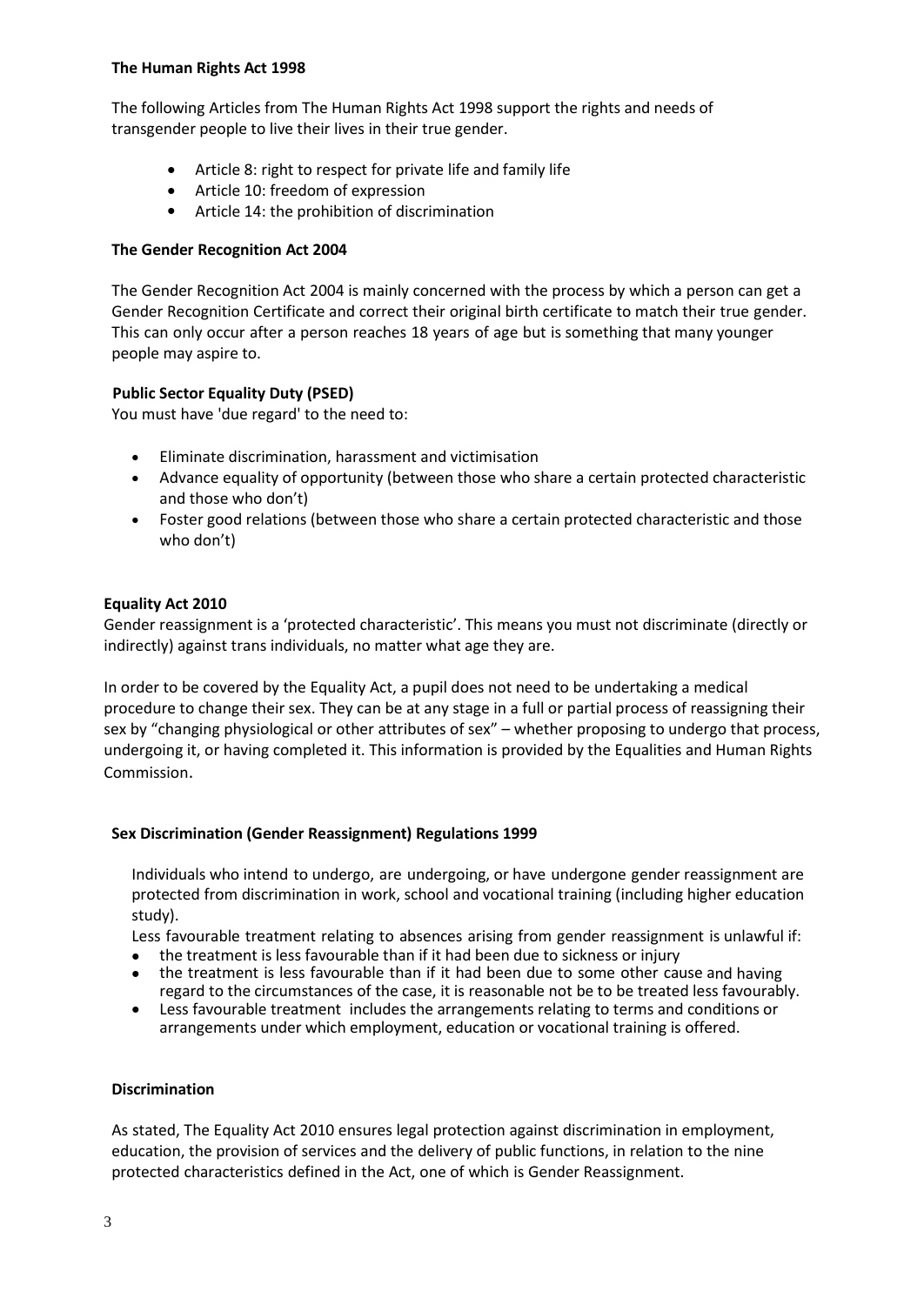The legislation states that a school/academy must not discriminate against a pupil because of their transgender status. Discrimination can be direct or indirect. Indirect discrimination occurs when a provision, criterion or practice applies to everyone but puts a person with a particular protected characteristic at a particular disadvantage, and it cannot be justified as a proportionate means of meeting a legitimate aim. An example might be an inflexible academy uniform rule which offers no "unisex" options such as trousers for girls, and which would therefore create a particular difficulty for a F2M pupil.

## **Academy Attendance**

AVESC will make reasonable adjustments to accommodate absence requests for treatment and external sources in line with their absence policy. Sensitive care will be taken when recording the reason for absence.

## **Transphobia and Bullying**

AVESC have a robust anti-bullying policy. In line with this policy, transphobia incidents will be recorded and dealt with in the same manner as other incidents that are motivated by prejudice, e.g. racist or homophobic incidents.

## **Names and pronouns**

All pupils and staff will need to use the pupil's preferred name and pronoun. Initially, mistakes may be made and the wrong name/pronoun may be used unintentionally. Any staff or pupils that deliberately use the wrong name/pronoun could be considered harassment under the Equality Act 2010, or a hate crime.

# **Training**

In order to ensure all staff and members of the governing body have the skills to deal with transgender issues, AVESC will hold training sessions on topics such as:

- **Safeguarding**
- Confidentiality
- Gender Identity
- Tackling transphobia
- Relevant legislation

## **The Curriculum**

The matters connected to transgender will be visited for all pupils during curriculum time through PSHE, SMSC and tutor time.

## **Physical Education**

Sports and Physical Education is a key aspect of the national curriculum and the physical and mental wellbeing of young people. Physical Education develops pupil's competence and confidence to take part in a range of physical activities that become a central part of their lives, both in and out of school. A young transgender person has the same right to Physical Education as other young people.

With regard to young transgender people at school, there should be reasonably few, if any, issues regarding participation within the sports of their true gender. There may be sports where, as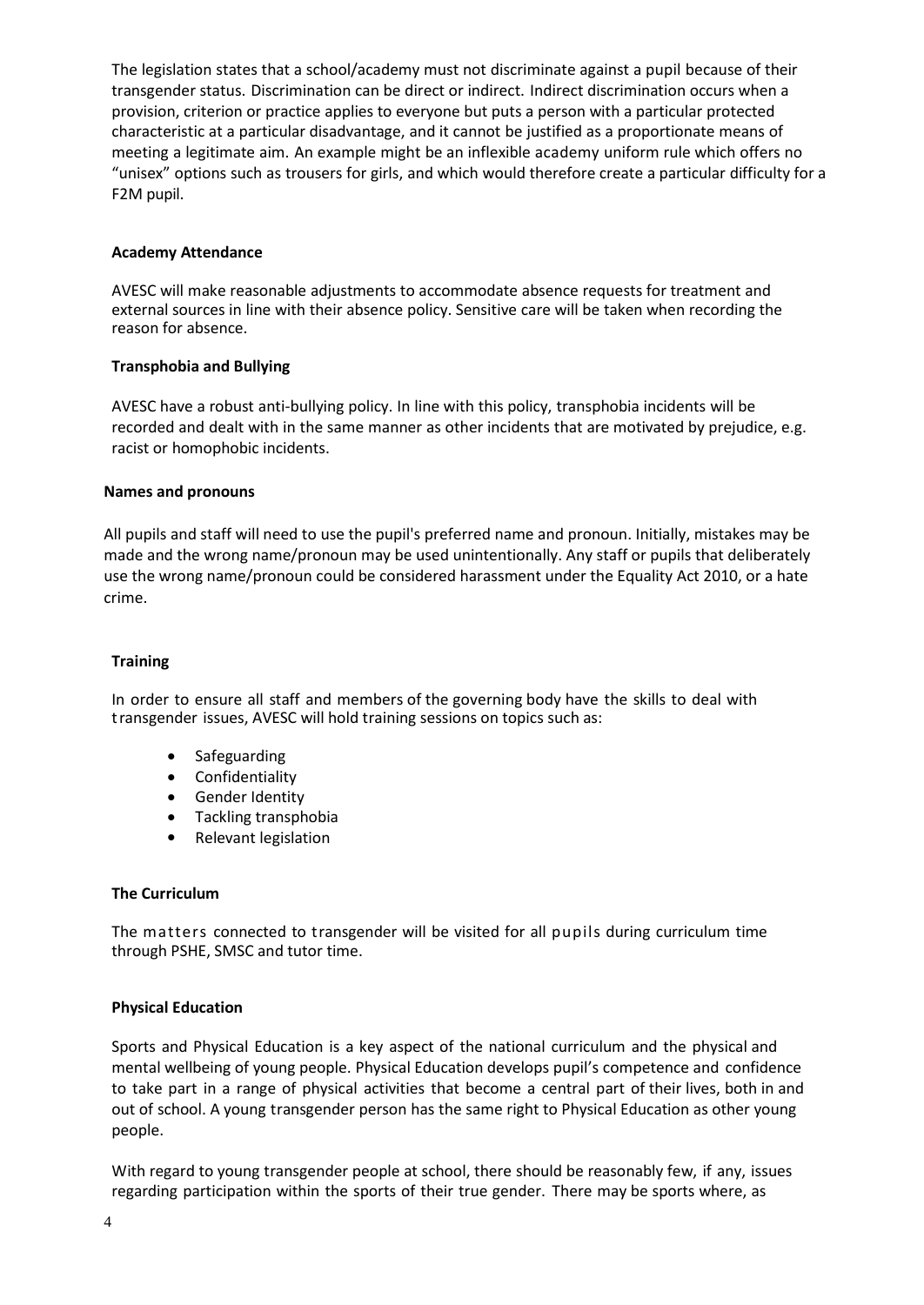puberty develops, M2F transgender participants may have a physical advantage over other girls but this should not present a problem within a carefully and sensitively managed lesson context. The issue of physical risk within certain sports should also be managed properly within the lesson context rather than preventing young transgender people from participating (which would be discriminatory).

It may be that due to the nature of contact and physicality of sports such as rugby, the academy would consider whether a transgender person participating in full contact lessons is appropriate towards the latter stages of puberty. This is something that AVESC will take a view on prior to the delivery of those lessons, in discussion with parents or carers.

The use of changing room facilities will also be carefully considered. Facilities for transgender participants will be sensitive to their needs and also recognise the needs and sensitivities of other pupils. When competing at another academy or outside venue, staff must ensure there is appropriate sensitive provision available.

## **Work Experience**

The Equality Act 2010 encompasses every environment that pupils will be working in, therefore all placements should be aware of their duties and responsibilities. Where AVESC is considering allowing a transgender young person to attend a work experience placement the academy will complete a suitable assessment on the potential placement to establish if there is any risk to the young transgender person, taking account of their right to privacy – as a general principle, personal information on the young transgender person must not be shared.

AVESC will be sensitive to this in their planning before any young transgender person is placed in any business or organisation. Careful discussion about the placement with the pupil and parents or carers, will occur to find the most suitable way forward to ensure the placement is successful.

# **Changing/Toilet Facilities**

There is provision in AVESC for unisex toilets. Transgender pupils will be able to use these facilities which have been labelled sensitively and appropriately.

# **Academy Uniform**

Transgender pupils will be expected to follow the a c a d e m y u niform policy, which covers uniform, make-up and jewellery. There is a generally broad range of uniform available for both genders.

## **Recording names on Integris**

A preferred name can be recorded on school management systems without a legal change of name. There's usually a 'preferred to be known as' option. Depending on your MIS, you may not have the option to record gender as anything other than male or female, which may be a problem for some pupils. This will be discussed with the pupil concerned if we are unable to do this.

## **Recording names on the census**

On the census, you should record gender according to the wishes of the pupil and/or parent (see the section on 'gender' in the DfE's [school census guidance.](https://www.gov.uk/guidance/complete-the-school-census/data-items)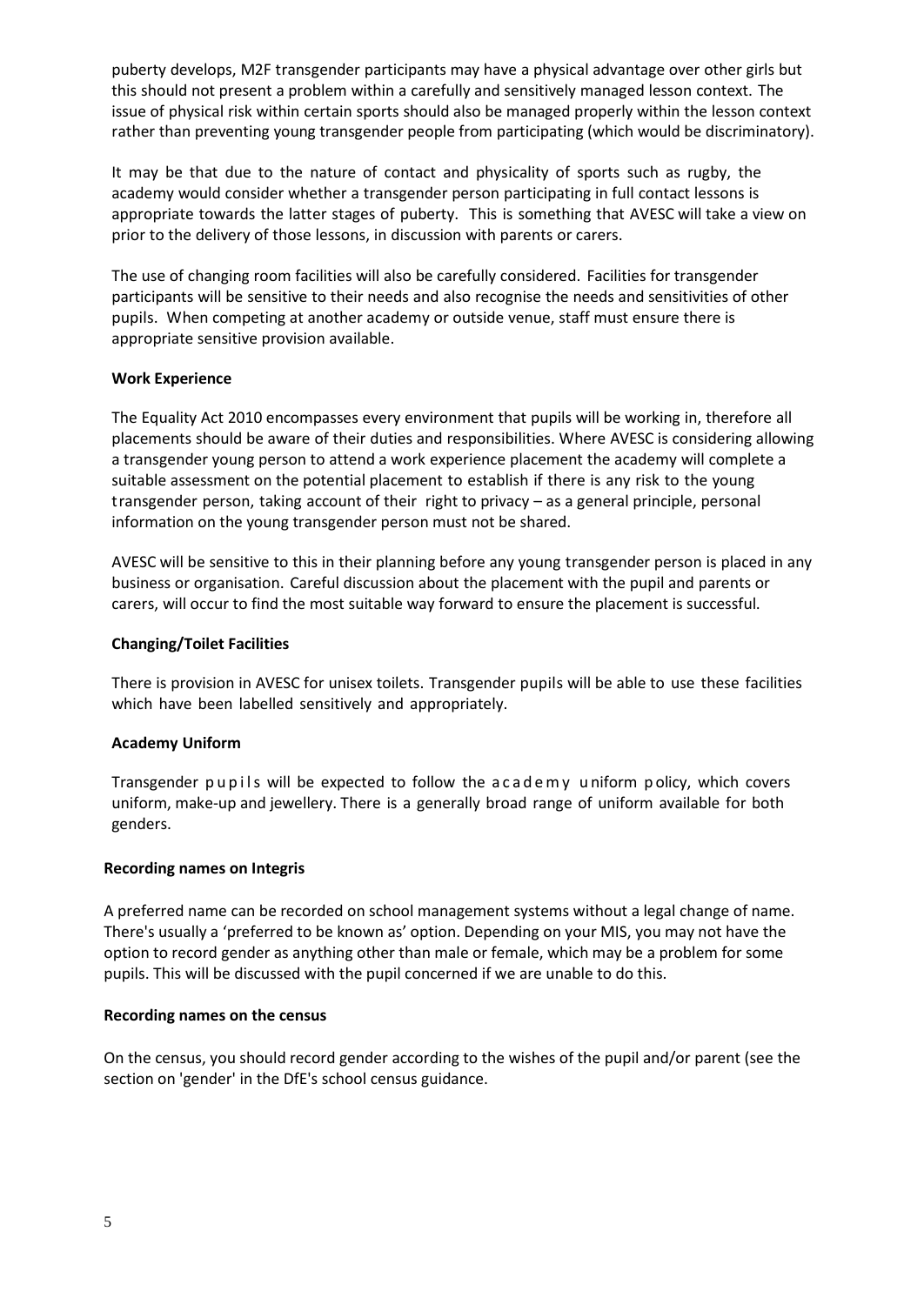## **Name Changing and Exam Certification**

If a Transgender pupil wishes to have their preferred name recognised on academy systems, this will be supported and will feed on to letters home, report cycles, bus pass information etc. Furthermore, the change of name and associated gender identity will be respected and accommodated by the academy. It is a real indicator that the transgender pupil is taking steps to, or proposing to move towards a gender they feel they wish to live in.

Technically, pupils can be entered under any name with an Examination Board. However, it is a very complex matter. Once a result is accredited it will need to be linked with a Unique Pupil Number (UPN) or Unique Learner Number (ULN) which existed in the academy census information submitted in January of the examination year. UPNs and ULNs are only linked with legal names, not preferred names. It is possible for examination certificates to be issued in the preferred name, but any young person finding themselves in this position should discuss this issue with AVESC and parents or carers to ensure the best way forward. The Joint Council for Qualifications' general [regulations](https://www.jcq.org.uk/exams-office/general-regulations/) advise entering candidates under names that can be verified against identification such as passports or birth certificates. However, it adds that this decision is down to the candidate/centre.

Academies are encouraged to ensure a strategy is agreed with the pupil and their parents or carers, and also agreed with the various examination boards prior to starting accredited courses as some examinations may be sat in year 10 and the length of time the process re-registering may take. Academies will also need to be aware that the DfE analysis of school performance may still present the pupil in the gender registered by their UPN.

It is possible for any document to be changed to reflect the chosen name of the young person. Changing the gender recorded on a birth certificate is not possible until a Gender Recognition Certificate has been issued. In order to change a name on other official documents such as a passport, it might be necessary for evidence of change of name to be produced: there are two main ways in which this can be done, by deed poll and by statutory declaration. The Citizens Advice Bureau and other transgender support organisations will have more information on this subject. A person under 16 years of age cannot change their name legally without the consent of a parent.

# **Vaccinations**

AVESC will allow any gender specific vaccinations to be carried out at the GP"s surgery in order to eliminate any embarrassment.

# **Academy Visits**

Learning about different cultures and lives and taking part in activities may lead to overnight stays, both at home and abroad. M a t t e r s may arise for both young transgender pupils and other pupils' but this must not mean transgender pupils cannot be included on the visit. AVESC will give consideration well in advance of any additional needs which may include having a parent or carer (or member of staff) accompanying the visit to ensure the transgender pupil is fully included.

The sleeping arrangements will be considered before a visit is undertaken; it is possible that the transgender pupil would prefer to have a separate room etc. Each individual case and visit needs to be considered separately and in- depth discussions will happen well in advance, with all appropriate bodies, linked to the accommodation available.

With regards to a visit abroad, anyone can be searched at borders and other places. Different countries will have policies and procedures they will follow. AVESC will contact the relevant border control or agency in advance to ensure that any policy or risk assessment completed by the academy is accurate for that visit.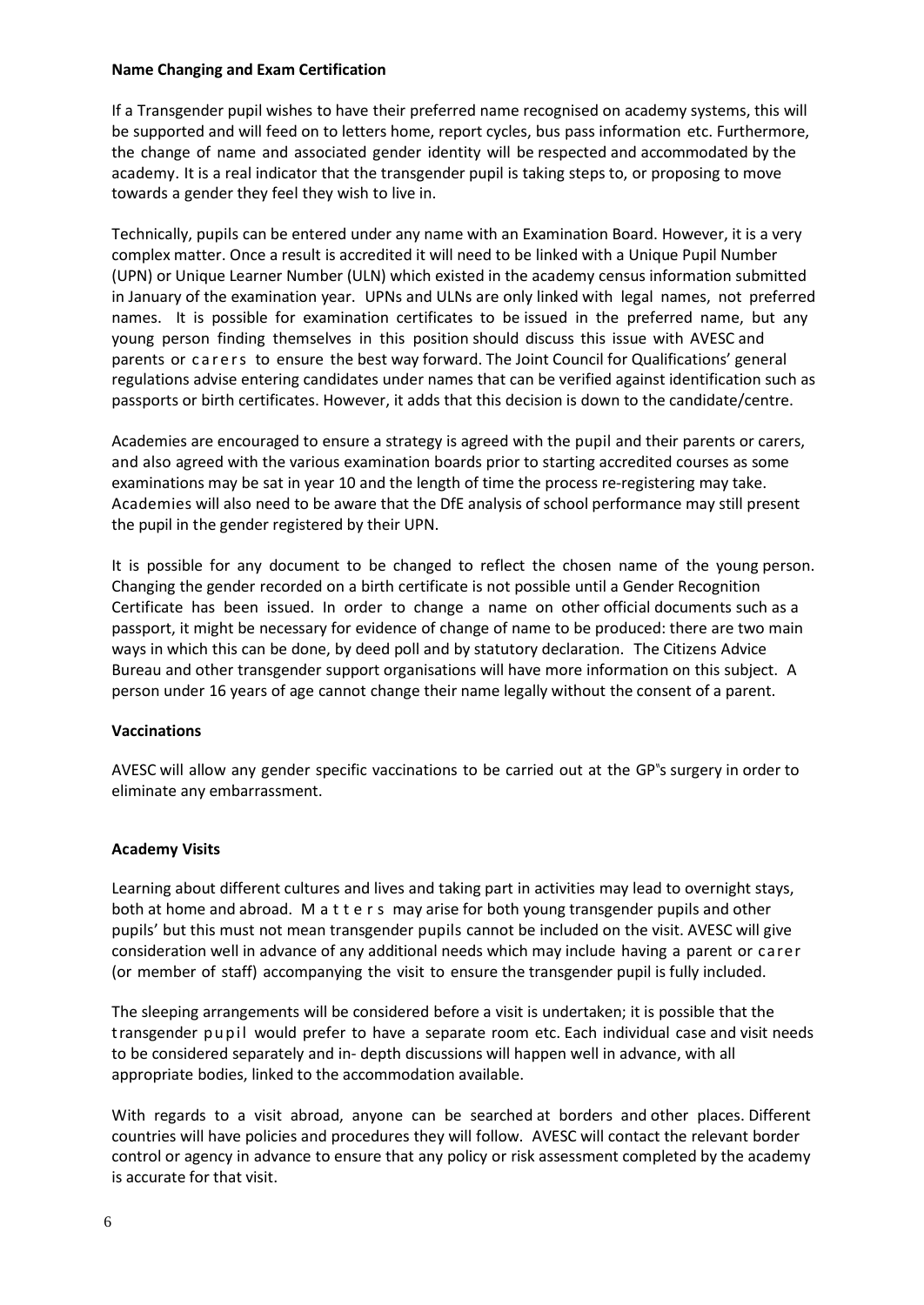There are countries that are not as legally and culturally open as the UK. Some have laws that make it illegal to be part of the transgender community and in some it is an offence not to report to the authorities that someone is part of the transgender community. AVESC will consider and investigate the laws regarding transgender communities in any country considered for an academy visit.

# **Links to other policies**

- Child protection and safeguarding policy
- Uniform policy
- Offsite visits policy
- Work experience policy